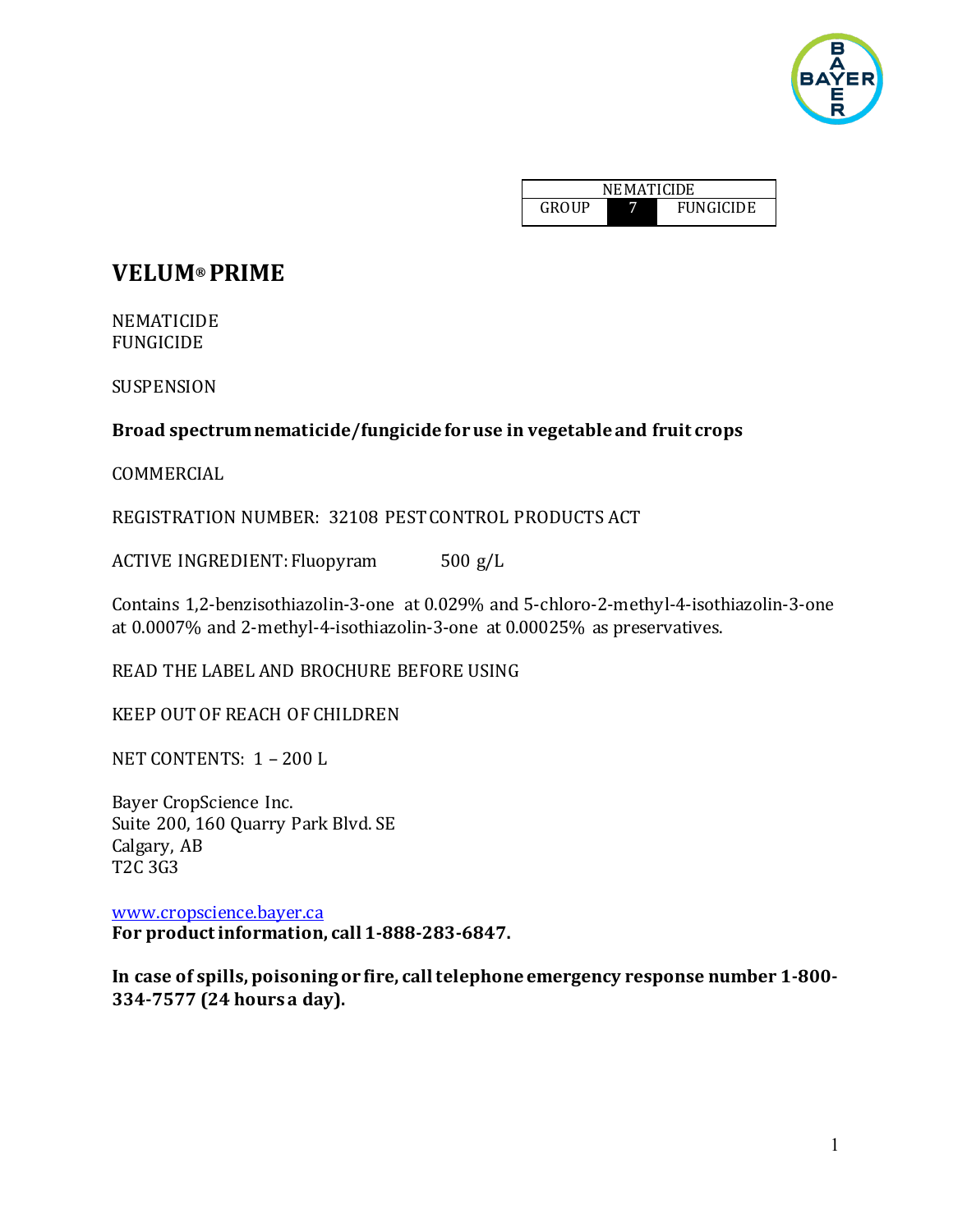## NOTICE TO USER:

This pest control product is to be used only in accordance with the directions on the label. It is an offence under the *Pest Control Products Act* to use this product in a way that is inconsistent with the directions on the label.

DIRECTIONS FOR USE: See the printed booklet provided with this container.

## PRECAUTIONS:

KEEP OUTOF REACH OF CHILDREN. Avoid contact with the skin, eyes or clothing. Wash thoroughly with soap and water after handling and before eating, drinking, chewing gum, using tobacco, or using the toilet. If product comes in contact with clothing, remove all contaminated clothing, wash skin with soap and water and dress in clean clothing. Launder applicator clothing separate from other laundry.

Apply only when the potential for drift to areas of human habitation or areas of human activity such as houses, cottages, schools, and recreation areas is minimal. Take into consideration wind speed, wind direction, temperature inversions, application equipment and sprayer settings.

If this pest control product is to be used on a commodity that may be exported and you require information regarding Maximum Residue Limits for an importing country, please contact Bayer CropScience Canada Inc. at 1-888-283-6847 or [www.cropscience.bayer.ca.](https://www.cropscience.bayer.ca/)

## PROTECTIVE CLOTHING AND EQUIPMENT:

Wear a long-sleeved shirt, long pants, chemical-resistant gloves, socks and shoes during mixing, loading, application, clean-up and repair. Gloves are not required during application within a closed cab.

## RE-ENTRY RESTRICTION:

Do not enter or allow worker entry into treated areas during the restricted-entry interval (REI) of 12 hours.

## FIRST AID:

If swallowed: Call a poison control centre or doctor immediately for treatment advice. Have person sip a glass of water if able to swallow. Do not induce vomiting unless told to do so by a poison control centre or doctor. Do not give anything by mouth to an unconscious person.

If in eyes: Hold eye open and rinse slowly and gently with water for 15 to 20 minutes. Remove contact lenses, if present, after the first 5 minutes, then continue rinsing eye. Call a poison control centre or doctor for treatment advice.

If on skin or clothing: Take off contaminated clothing. Rinse skin immediately with plenty of water for 15-20 minutes. Call a poison control centre or doctor for treatment advice. If inhaled: Move person to fresh air. If person is not breathing, call 911 or an ambulance, then give artificial respiration, preferably by mouth-to-mouth, if possible. Call a poison control centre or doctor for further treatment advice.

Take container, label or product name and Pest Control Product Registration Number with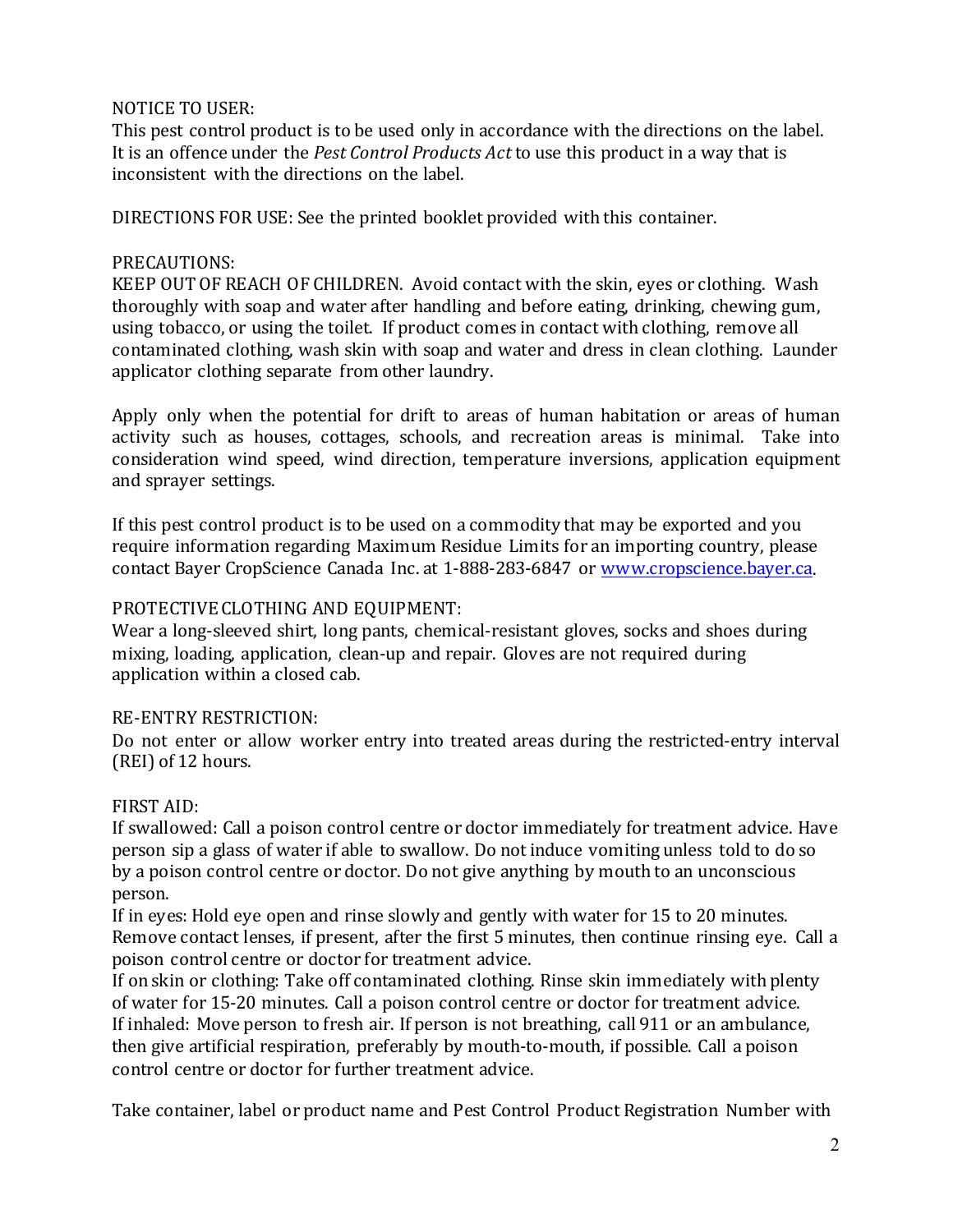you when seeking medical attention.

TOXICOLOGICAL INFORMATION: Treat symptomatically. Medical Personnel should contact Bayer's Medical Information Services, Toll-Free: 1-800-334-7577.

## ENVIRONMENTAL PRECAUTIONS

Toxic to aquatic organisms and non-target terrestrial plants. Observe buffer zones specified under DIRECTIONS FOR USE. Toxic to birds.

This product demonstrates the properties and characteristics associated with chemicals detected in groundwater. The use of this product in areas where soils are permeable, particularly where the water table is shallow, may result in groundwater contamination.

To reduce runoff from treated areas into aquatic habitats avoid application to areas with a moderate to steep slope, compacted soil, or clay.

Avoid application when heavy rain is forecast.

Contamination of aquatic areas as a result of runoff may be reduced by including a vegetative filter strip between the treated area and the edge ofthe water body.

## STORAGE

Store this product away from food or feed. Donot store below freezing. If stored for 1 year or longer, shake well before using. Do not use or store in or around the home. Keep the product in the original container during storage. In case of fire, leaking or damaged containers, call toll free 1-800-334-7577.

## DISPOSAL

Recyclable Container Disposal:

Do not reuse this container for any purpose. This is a recyclable container, and is to be disposed of at a container collection site. Contact your local distributor/dealer or municipality for the location of the nearest collection site. Before taking the container to the collection site:<br>1. Triple- or p.

- Triple- or pressure-rinse the empty container. Add the rinsings to the spray mixture in the tank.
- 2. Make the empty, rinsed container unsuitable for further use.

If there is no container collection site in your area, dispose of the container in accordance with provincial requirements.

Returnable containers: DO NOT reuse this container for any purpose. For disposal, this empty container may be returned to the point of purchase (distributor/dealer).

Refillable containers: For disposal, this container may be returned to the point of purchase (distributor/dealer). It must be refilled by the distributor/dealer with the same product. Do not reuse this container for any other purpose.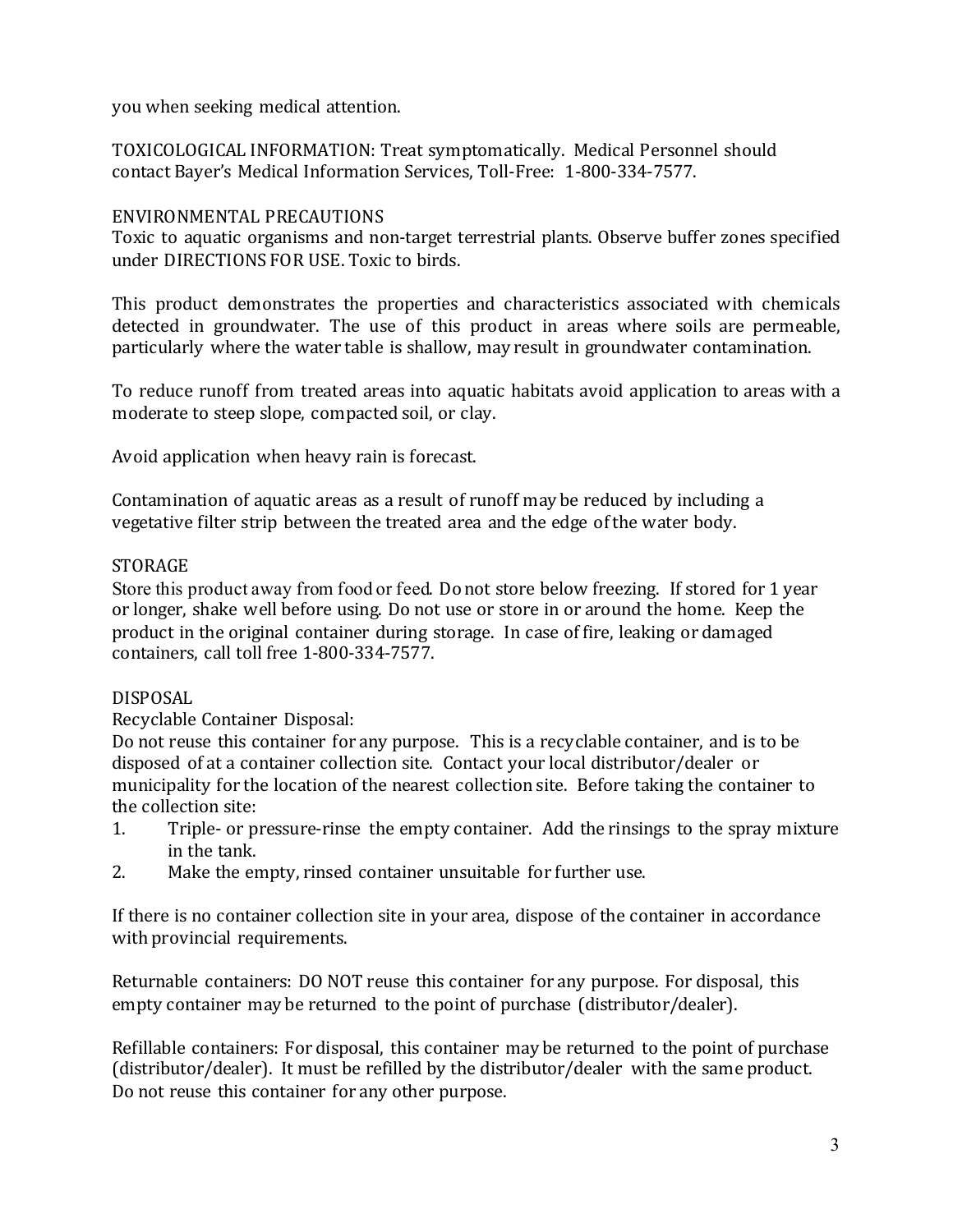Disposal of Unused, Unwanted Product:

For information on disposal of unused, unwanted product, contact the manufacturer or the provincial regulatory agency. Contact the manufacturer and the provincial regulatory agency in case of a spill, and for cleanup of spills.

Disposal of Unused Spray Solution:

If any spray solution remains in the tank after spraying is finished, it should be sprayed on the perimeter of the area just sprayed, away from water supplies, ditches, and irrigation canals.

VELUM® PRIME is a registered trademark of Bayer.

220310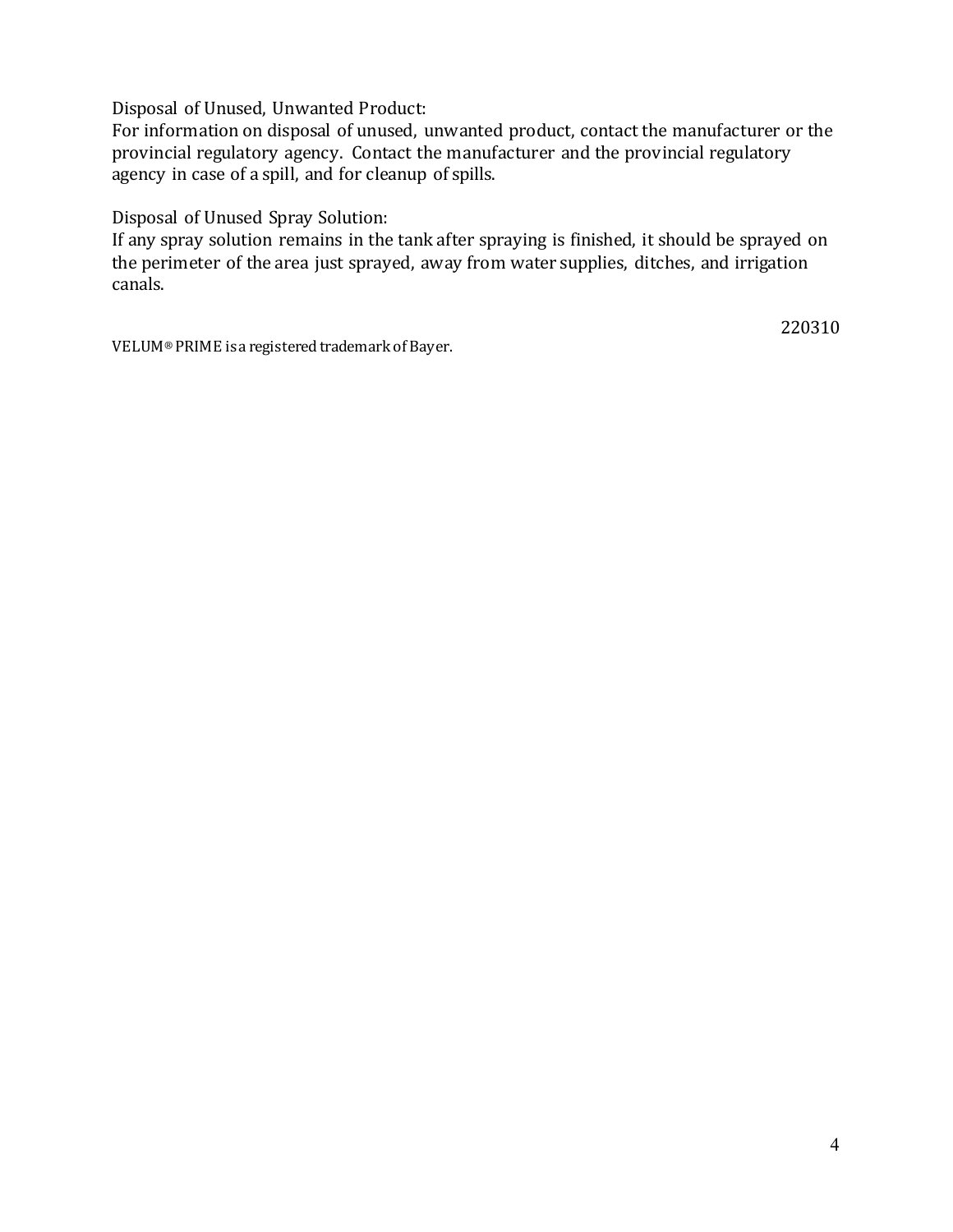

| <b>NEMATICIDE</b> |  |                  |
|-------------------|--|------------------|
| <b>GROUP</b>      |  | <b>FUNGICIDE</b> |

# **VELUM® PRIME**

NEMATICIDE FUNGICIDE

SUSPENSION

## **Broad spectrum nematicide/fungicide for use in vegetable and fruit crops**

COMMERCIAL

REGISTRATION NUMBER: 32108 PESTCONTROL PRODUCTS ACT

ACTIVE INGREDIENT:<br>Fluopyram 500 g/L Fluopyram

Contains 1,2-benzisothiazolin-3-one at 0.029% and 5-chloro-2-methyl-4-isothiazolin-3-one at 0.0007% and 2-methyl-4-isothiazolin-3-one at 0.00025% as preservatives.

READ THE LABEL AND BROCHURE BEFORE USING

KEEP OUTOF REACH OF CHILDREN

NET CONTENTS: 1 – 200 L

Bayer CropScience Inc. Suite 200, 160 Quarry Park Blvd. SE Calgary, AB T2C 3G3

[www.cropscience.bayer.ca](https://www.cropscience.bayer.ca/) **For product information, call 1-888-283-6847.**

**In case of spills, poisoning or fire, call telephone emergency response number 1-800- 334-7577 (24 hours a day).**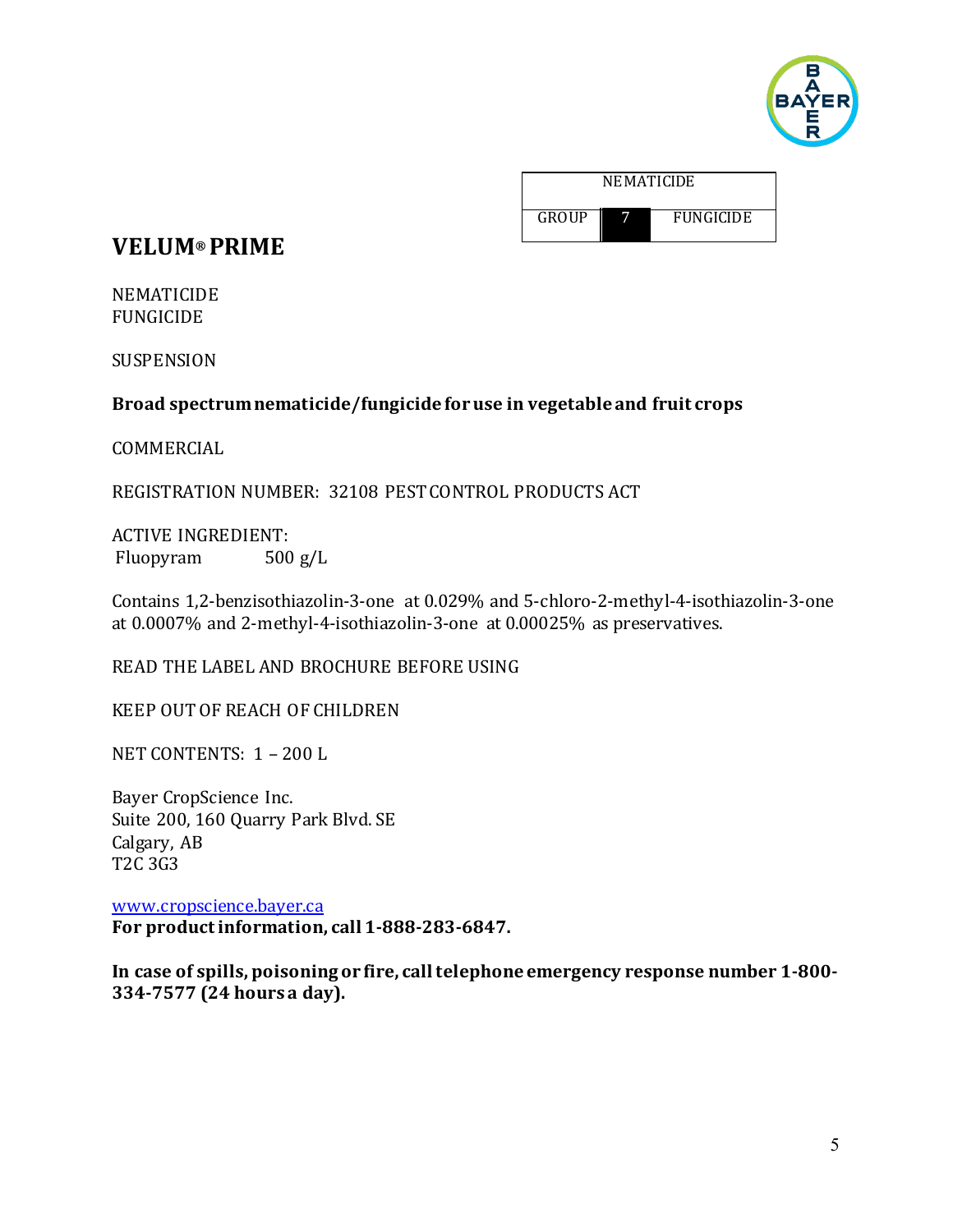VELUM® PRIME

Table of Contents: Section Number:

| <b>GENERAL INFORMATION</b> | <b>Notice</b><br>The Product                                                                                                                                                |              |
|----------------------------|-----------------------------------------------------------------------------------------------------------------------------------------------------------------------------|--------------|
| SAFETY AND HANDLING        | Precautions<br>First Aid and Toxicological Information<br><b>Environmental Precautions</b><br>Storage<br>Disposal                                                           | 3<br>5<br>6  |
| DIRECTIONS FOR USE         | Crop, Pests, Rate, Timing,<br>and Application Instructions<br><b>Rotational Crop Restrictions</b><br>Mixing Instructions<br><b>Resistance Management Recommendations 11</b> | 8<br>9<br>10 |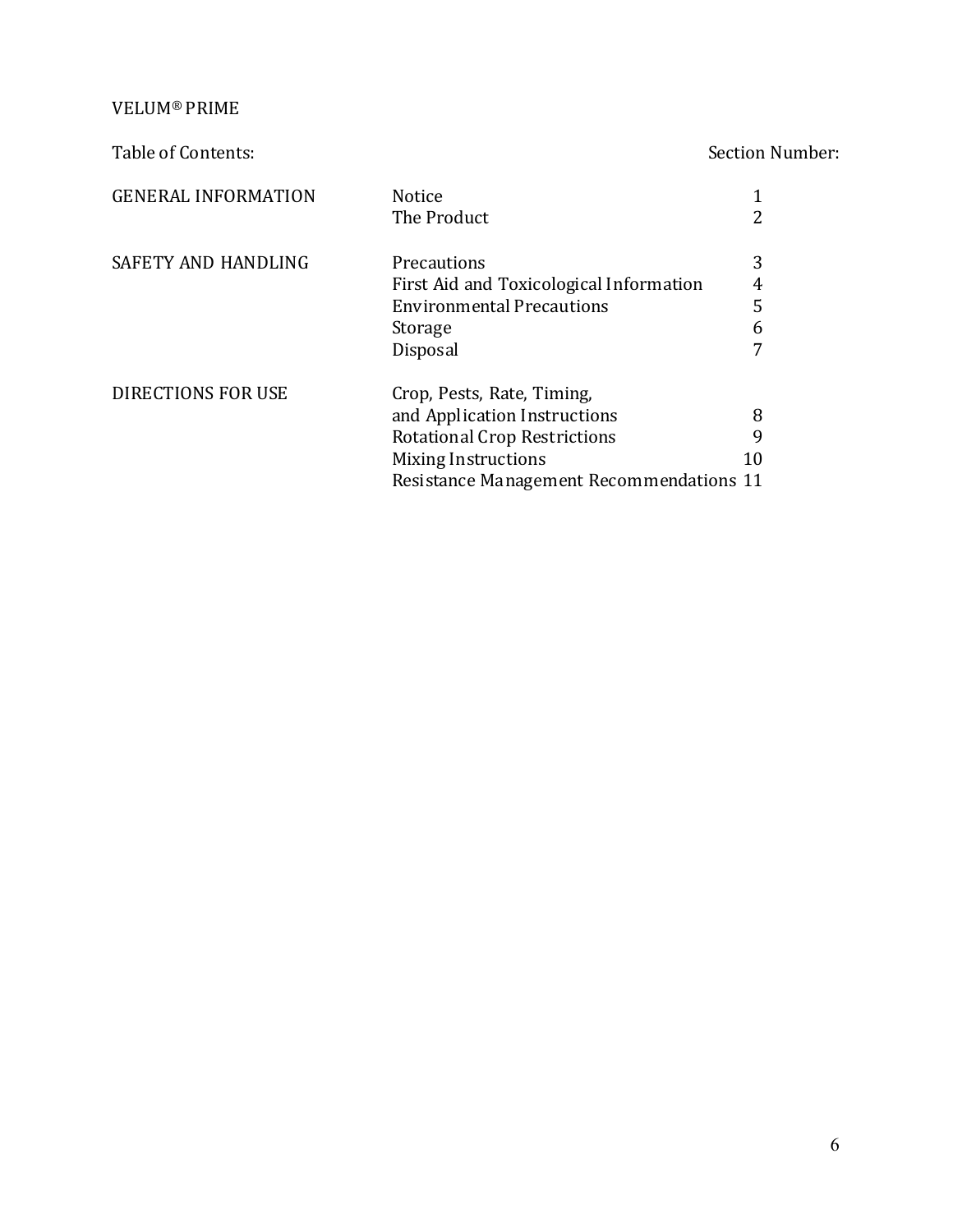## GENERAL INFORMATION

#### SECTION 1: NOTICE

### NOTICE TO USER:

This pest control product is to be used only in accordance with the directions on the label. It is an offence under the *Pest Control Products Act* to use this product in a way that is inconsistent with the directions on the label.

## SECTION 2: THE PRODUCT

VELUM® PRIME is a broad spectrum nematicide/fungicide with preventative, systemic, and curative properties recommended for the suppression of certain soil plant pathogenic nematodes and protection from certain crop diseases. VELUM PRIME is best suited for use in a preventative treatment program.

### SAFETY AND HANDLING

#### SECTION 3: PRECAUTIONS

#### PRECAUTIONS:

KEEP OUTOF REACH OF CHILDREN. Avoid contact with the skin, eyes or clothing. Wash thoroughly with soap and water after handling and before eating, drinking, chewing gum, using tobacco, or using the toilet. If product comes in contact with clothing, remove all contaminated clothing, wash skin with soap and water and dress in clean clothing. Launder applicator clothing separate from other laundry.

Apply only when the potential for drift to areas of human habitation or areas of human activity such as houses, cottages, schools, and recreation areas is minimal. Take into consideration wind speed, wind direction, temperature inversions, application equipment and sprayer settings.

If this pest control product is to be used on a commodity that may be exported and you require information regarding Maximum Residue Limits for an importing country, please contact Bayer CropScience Canada Inc. at 1-888-283-6847 or [www.cropscience.bayer.ca.](https://www.cropscience.bayer.ca/)

#### PROTECTIVE CLOTHING AND EQUIPMENT:

Wear a long-sleeved shirt, long pants, chemical-resistant gloves, socks and shoes during mixing, loading, application, clean-up and repair. Gloves are not required during application within a closed cab.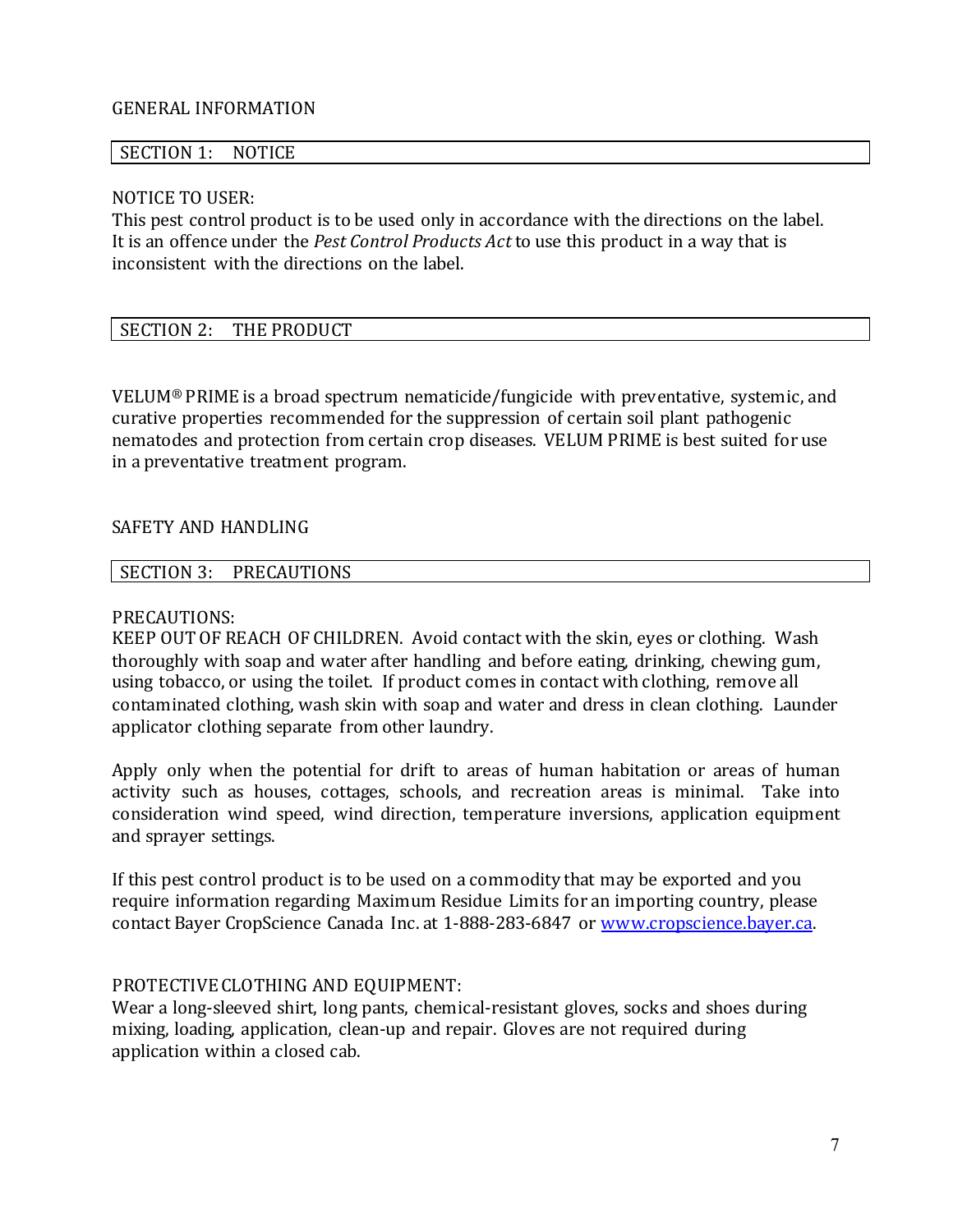## RE-ENTRY RESTRICTION:

Do not enter or allow worker entry into treated areas during the restricted-entry interval (REI) of 12 hours.

## SECTION 4: FIRST AID AND TOXICOLOGICAL INFORMATION

## FIRST AID:

If swallowed: Call a poison control centre or doctor immediately for treatment advice. Have person sip a glass of water if able to swallow. Do not induce vomiting unless told to do so by a poison control centre or doctor. Do not give anything by mouth to an unconscious person.

If in eyes: Hold eye open and rinse slowly and gently with water for 15 to 20 minutes. Remove contact lenses, if present, after the first 5 minutes, then continue rinsing eye. Call a poison control centre or doctor for treatment advice.

If on skin or clothing: Take off contaminated clothing. Rinse skin immediately with plenty of water for 15-20 minutes. Call a poison control centre or doctor for treatment advice. If inhaled: Move person to fresh air. If person is not breathing, call 911 or an ambulance, then give artificial respiration, preferably by mouth-to-mouth, if possible. Call a poison control centre or doctor for further treatment advice.

Take container, label or product name and Pest Control Product Registration Number with you when seeking medical attention.

## TOXICOLOGICAL INFORMATION:

Treat symptomatically. Medical Personnel should contact Bayer's Medical Information Services, Toll-Free: 1-800-334-7577.

## SECTION 5: ENVIRONMENTAL PRECAUTIONS

Toxic to aquatic organisms and non-target terrestrial plants. Observe buffer zones specified under DIRECTIONS FOR USE. Toxic to birds.

This product demonstrates the properties and characteristics associated with chemicals detected in groundwater. The use of this product in areas where soils are permeable, particularly where the water table is shallow, may result in groundwater contamination.

To reduce runoff from treated areas into aquatic habitats avoid application to areas with a moderate to steep slope, compacted soil, or clay.

Avoid application when heavy rain is forecast.

Contamination of aquatic areas as a result of runoff may be reduced by including a vegetative filter strip between the treated area and the edge of the water body.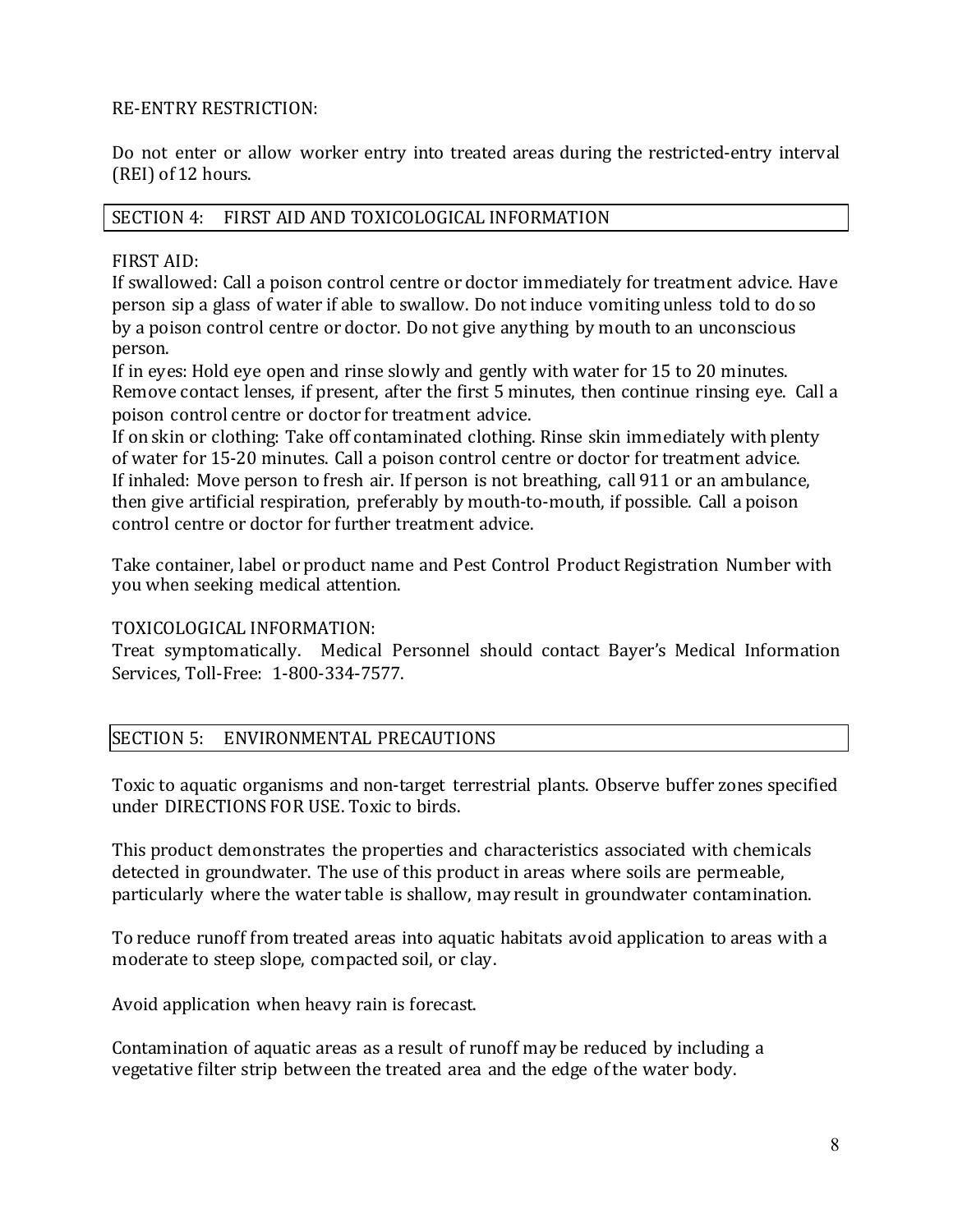## SECTION 6: STORAGE

Store this product away from food or feed. Donot store below freezing. If stored for 1 year or longer, shake well before using. Do not use or store in or around the home. Keep the product in the original container during storage. In case of fire, leaking or damaged containers, call toll free 1-800-334-7577.

## SECTION 7: DISPOSAL

Recyclable Container Disposal:

Do not reuse this container for any purpose. This is a recyclable container, and is to be disposed of at a container collection site. Contact your local distributor/dealer or municipality for the location of the nearest collection site. Before taking the container to the collection site:<br>1. Triple- or p

- Triple- or pressure-rinse the empty container. Add the rinsings to the spray mixture in the tank.
- 2. Make the empty, rinsed container unsuitable for further use.

If there is no container collection site in your area, dispose of the container in accordance with provincial requirements.

Returnable containers: DO NOT reuse this container for any purpose. For disposal, this empty container may be returned to the point of purchase (distributor/dealer).

Refillable containers: For disposal, this container may be returned to the point of purchase (distributor/dealer). It must be refilled by the distributor/dealer with the same product. Do not reuse this container for any other purpose.

Disposal of Unused, Unwanted Product:

For information on disposal of unused, unwanted product, contact the manufacturer or the provincial regulatory agency. Contact the manufacturer and the provincial regulatory agency in case of a spill, and for cleanup of spills.

Disposal of Unused Spray Solution:

If any spray solution remains in the tank after spraying is finished, it should be sprayed on the perimeter of the area just sprayed, away from water supplies, ditches, and irrigation canals.

## DIRECTIONS FOR USE

As this product is not registered for the control of pests in aquatic systems, DO NOT use to control aquatic pests.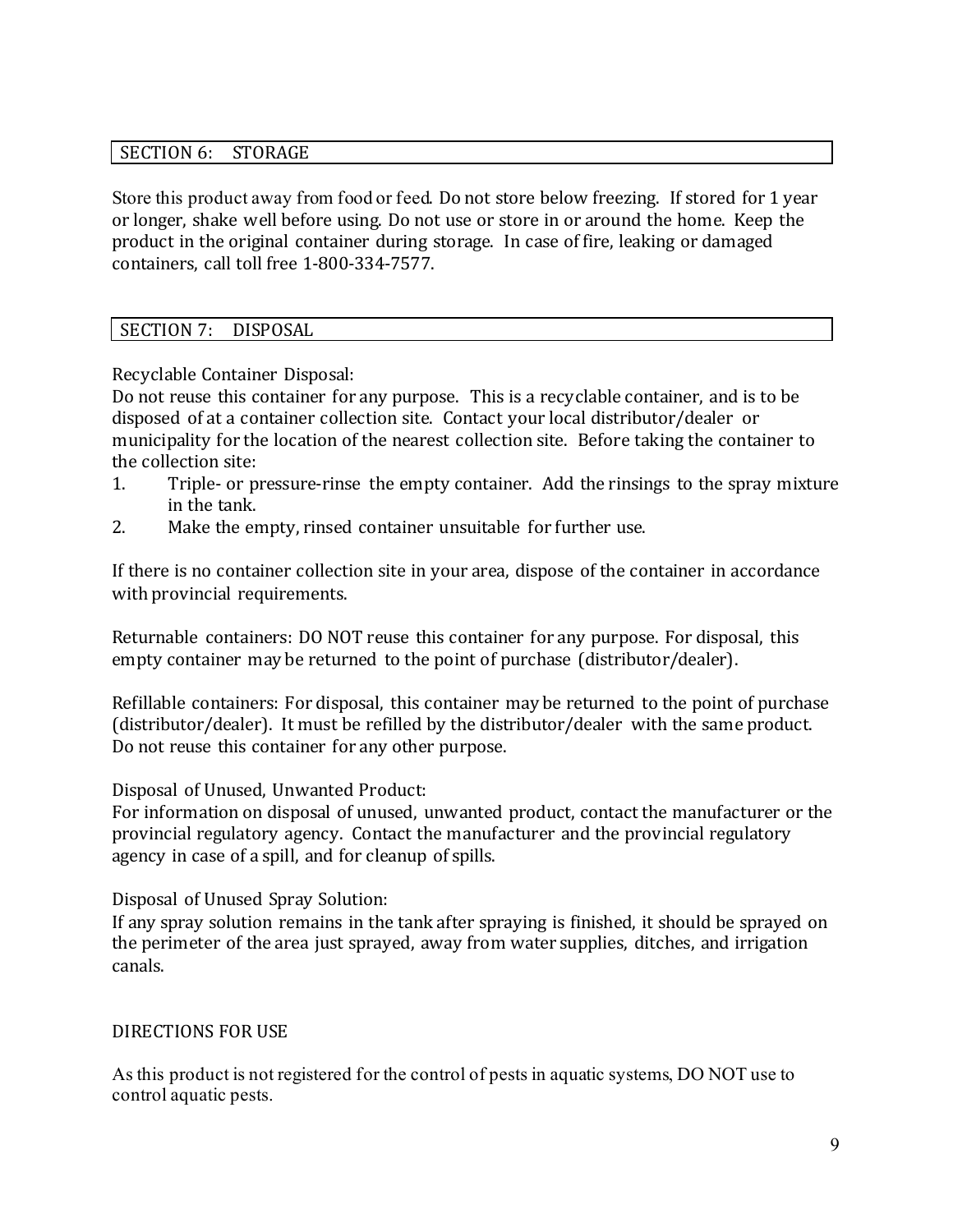DO NOT contaminate irrigation or drinking water supplies or aquatic habitats by cleaning of equipment or disposal of wastes.

Field sprayer application: **DO NOT** apply during periods of dead calm. Avoid application of this product when winds are gusty. **DO NOT** apply with spray droplets smaller than the American Society of Agricultural Engineers (ASAE S572.1) medium classification. Boom height must be 60 cm or less above the crop or ground.

Chemigation: **DO NOT** apply during periods of dead calm. Avoid application of this product when winds are gusty. **DO NOT** apply with spray droplets smaller than the American Society of Agricultural Engineers (ASAE S572.1) medium classification. Applications **MUST** be conducted **WITHOUT** the use of end guns.

Do not apply this product through any other type of irrigation system.

Do not apply when wind speed causes non-uniform distribution and/or favors drift beyond the area intended for treatment.

Apply only when the potential for drift to areas of human habitation or areas of human activity such as houses, cottages, schools, and recreation areas is minimal. Take into consideration wind speed, wind direction, temperature inversions, application equipment and sprayer settings.

**DO NOT** apply by aerial application equipment.

## **Buffer zones:**

Spot treatments using hand-held equipment **DO NOT** require a buffer zone. Use of lowclearance hooded or shielded sprayers that prevent spray contact with crop, fruit or foliage, and soil drench or soil incorporation **DO NOT** require a buffer zone.

The buffer zones specified in the table below are required between the point of direct application and the closest downwind edge of sensitive terrestrial habitats (such as grasslands, forested areas, shelter belts, woodlots, hedgerows, riparian areas and shrublands), and sensitive freshwater habitats (such as lakes, rivers, sloughs, ponds, prairie potholes, creeks, marshes, streams, reservoirs and wetlands).

|               |         | Buffer Zones (metres) Required for the Protection of: |                  |                      |  |
|---------------|---------|-------------------------------------------------------|------------------|----------------------|--|
|               |         | Freshwater Habitat of Depths:                         |                  | Terrestrial Habitat: |  |
| Method of     | Crop    | Less than 1 m                                         | Greater than 1 m |                      |  |
| application   |         |                                                       |                  |                      |  |
| Field sprayer | Ginseng |                                                       |                  |                      |  |

For tank mixes, consult the labels of the tank-mix partners and observe the largest (most restrictive) buffer zone of the products involved in the tank mixture and apply using the coarsest spray (ASAE) category indicated on the labels for those tank mix partners.

The buffer zones for this product can be modified based on weather conditions and spray equipment configuration by accessing the Buffer Zone Calculator on the Pest Management Regulatory Agency web site.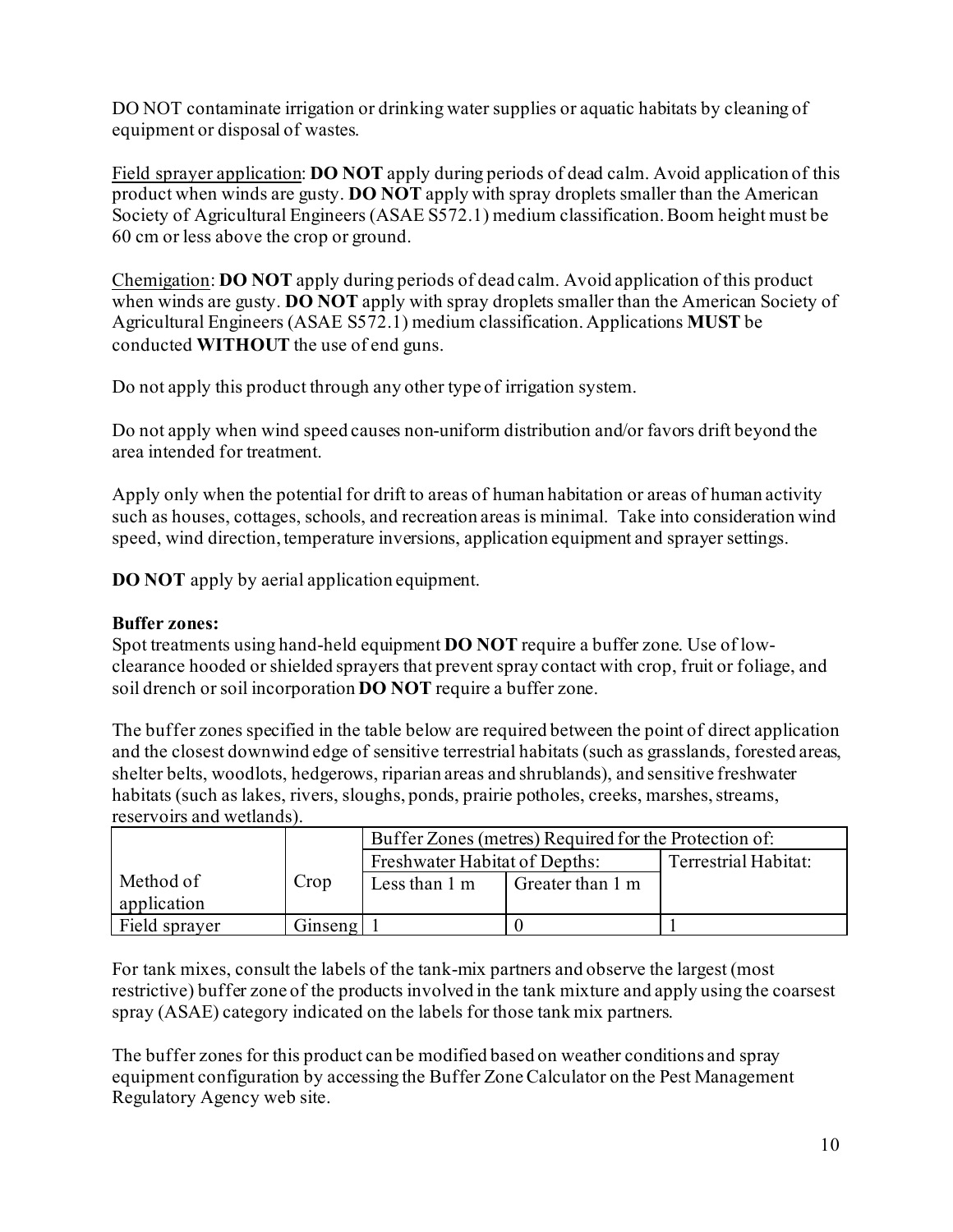## SECTION 8: CROP, PESTS, RATE, TIMING AND APPLICATION INSTRUCTIONS

### **CROP SUBGROUP 1C: TUBEROUS AND CORM VEGETABLES**

Arracacha, Arrowroot, Artichoke (Chinese and jerusalem), Canna (edible, Queensland arrowroot), Cassava (bitter & sweet), Chayote (root), Chufa, Dasheen (taro), Ginger, Leren, **Potato, Sweet Potato,** Tanier (cocoyam), Turmeric, Yam bean (jicama, manoic pea), Yam (true)

| <b>Pest/Disease Suppressed</b>                                                                                                                                                                                                                                                                                                | Rate                                                         | <b>Use Information</b>                                                                                                                                                                                                                                                                                                                                                                                                                                                                                                                                                                                                                                                                                                                                                                                                                                                                                                                                |
|-------------------------------------------------------------------------------------------------------------------------------------------------------------------------------------------------------------------------------------------------------------------------------------------------------------------------------|--------------------------------------------------------------|-------------------------------------------------------------------------------------------------------------------------------------------------------------------------------------------------------------------------------------------------------------------------------------------------------------------------------------------------------------------------------------------------------------------------------------------------------------------------------------------------------------------------------------------------------------------------------------------------------------------------------------------------------------------------------------------------------------------------------------------------------------------------------------------------------------------------------------------------------------------------------------------------------------------------------------------------------|
| Plant pathogenic<br>nematodes:                                                                                                                                                                                                                                                                                                | 500 mL/ha                                                    | Soil Applications using ground equipment:                                                                                                                                                                                                                                                                                                                                                                                                                                                                                                                                                                                                                                                                                                                                                                                                                                                                                                             |
| Root lesion nematodes<br>(Pratylenchus spp.),<br>Root knot nematodes<br>(Meloidogyne spp.),<br>Potato cystnematodes<br>(including Pale cyst and<br>Golden Nematode)<br>(Globodera pallida,<br>Globodera rostochiensis)<br>Early blight<br>(Alternaria solani) and<br>Black dot (Colletotrichum<br>coccodes)<br>on Potato only | or<br>4.5 mL/100 m<br>row<br>(based on 90 cm<br>row spacing) | Spray specified dosage in a 10-15 cm band in-furrow<br>at planting and cover with soil. For best results<br>direct the in-furrow spray to the seed and soil.<br>Apply in 50-150 L of water per hectare.<br>For transplanted crops:<br>Post-planting drench, or hill drench.<br>1.<br>2.<br>Transplant water drench with mechanical<br>planting.<br>3.<br>Transplant water drench with hand planting.<br>For maximum efficacy against nematodes, VELUM<br>PRIME must be utilized as part of an integrated<br>approach to nematode management. This approach<br>involves cultural practices and use of alternative<br>chemistries when necessary.<br>Disease pressure should be monitored throughout<br>the growing season. Use of fungicides with different<br>modes of action for in-season foliar applications will<br>help limit the development of resistance and enhance<br>late season control.<br>When using fungicides for late blight control |
|                                                                                                                                                                                                                                                                                                                               |                                                              | throughout the season, utilize actives that also have<br>activity on early blight.                                                                                                                                                                                                                                                                                                                                                                                                                                                                                                                                                                                                                                                                                                                                                                                                                                                                    |
|                                                                                                                                                                                                                                                                                                                               |                                                              | Ensure additional resistance management<br>recommendations in Section 11 are followed.                                                                                                                                                                                                                                                                                                                                                                                                                                                                                                                                                                                                                                                                                                                                                                                                                                                                |

Restrictions: Do not apply more than 500 g fluopyram/ha per year, regardless of formulation or method of application (soil or foliar). To limit the potential for development of disease resistance to this fungicide class do not make more than 2 sequential applications of VELUM PRIME or any other Group 7 containing fungicide before rotating with a fungicide from a different Group registered for the same use. When VELUM PRIME is applied as a soil application use another mode of action for the first  $\int$  foliar fungicide application.

Do not apply VELUM PRIME within 7 days of harvest. Tops or greens from these crops may be utilized for food or feed. Do not allow livestock to graze treated area for 7 days after application.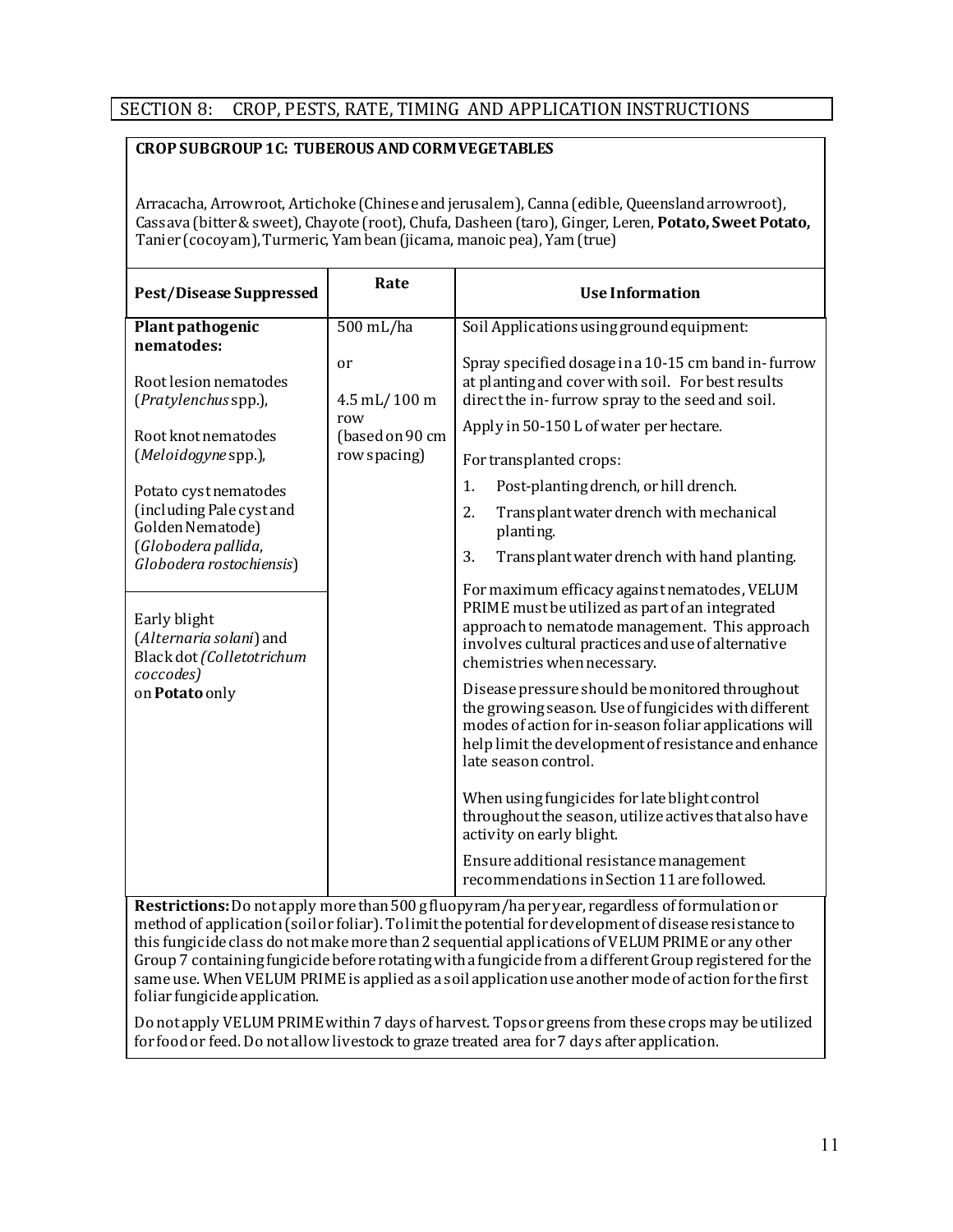## **BRASSICA(COLE) LEAFYVEGETABLES**

Broccoli, Chinese broccoli (gai lon), Broccoli raab (rapini), Brussels sprouts, Cabbage, Chinese cabbage (bok choy), Chinese cabbage (napa), Chinese mustard cabbage (gai choy), Cauliflower, Cavolo broccolo, Collards, Kale, Kohlrabi, Mizuna, Mustard greens, Mustard spinach, Rape greens, includingall cultivars and/or hybrids of these.

| <b>Pest/Disease Suppressed</b>                                   | Rate      | <b>Use Information</b>                                                                                                                                                                                                                            |
|------------------------------------------------------------------|-----------|---------------------------------------------------------------------------------------------------------------------------------------------------------------------------------------------------------------------------------------------------|
|                                                                  | 500 mL/ha | Apply specified dosage in the following methods:                                                                                                                                                                                                  |
| Soil-dwelling, root-feeding<br>nematodes (juveniles,<br>adults)  |           | Chemigation into root-zone through low-pressure<br>drip, trickle, micro-sprinkler or equivalent<br>equipment.                                                                                                                                     |
|                                                                  |           | Minimum 5-day interval between soil applications.                                                                                                                                                                                                 |
| Powdery mildew<br>(Erysiphe polygoni)<br>(Erysiphe cruciferarum) |           | For maximum efficacy against nematodes, VELUM<br>PRIME must be utilized as part of an integrated<br>approach to nematode management. This approach<br>involves cultural practices and use of alternative<br>chemistries when necessary.           |
|                                                                  |           | Disease pressure should be monitored throughout the<br>growing season. Use of fungicides with different<br>modes of action for in-season foliar applications will<br>help limit the development of resistance and enhance<br>late season control. |
|                                                                  |           | Ensure additional resistance management<br>recommendations in Section 11 are followed.                                                                                                                                                            |
|                                                                  |           | Restrictions: Do not apply more than 500 g fluopyram/ha per year, regardless of formulation or<br>method of application (soil or foliar). To limit the potential for development of disease resistance to                                         |
|                                                                  |           | this fungicide class do not make more than 2 sequential applications of VELUM PRIME or any other                                                                                                                                                  |

 $\parallel$  this fungicide class do not make more than 2 sequential applications of VELUM PRIME or any other  $\mid$  Group  $\ell$  containing fungicide before rotating with a fungicide from a different Group registered for the  $\overline{\phantom{a}}$  same use. When <code>VELUM PRIME</code> is applied as a soil application, use a different mode of action for the  $\overline{\phantom{a}}$  $\parallel$  first foliar fungicide application.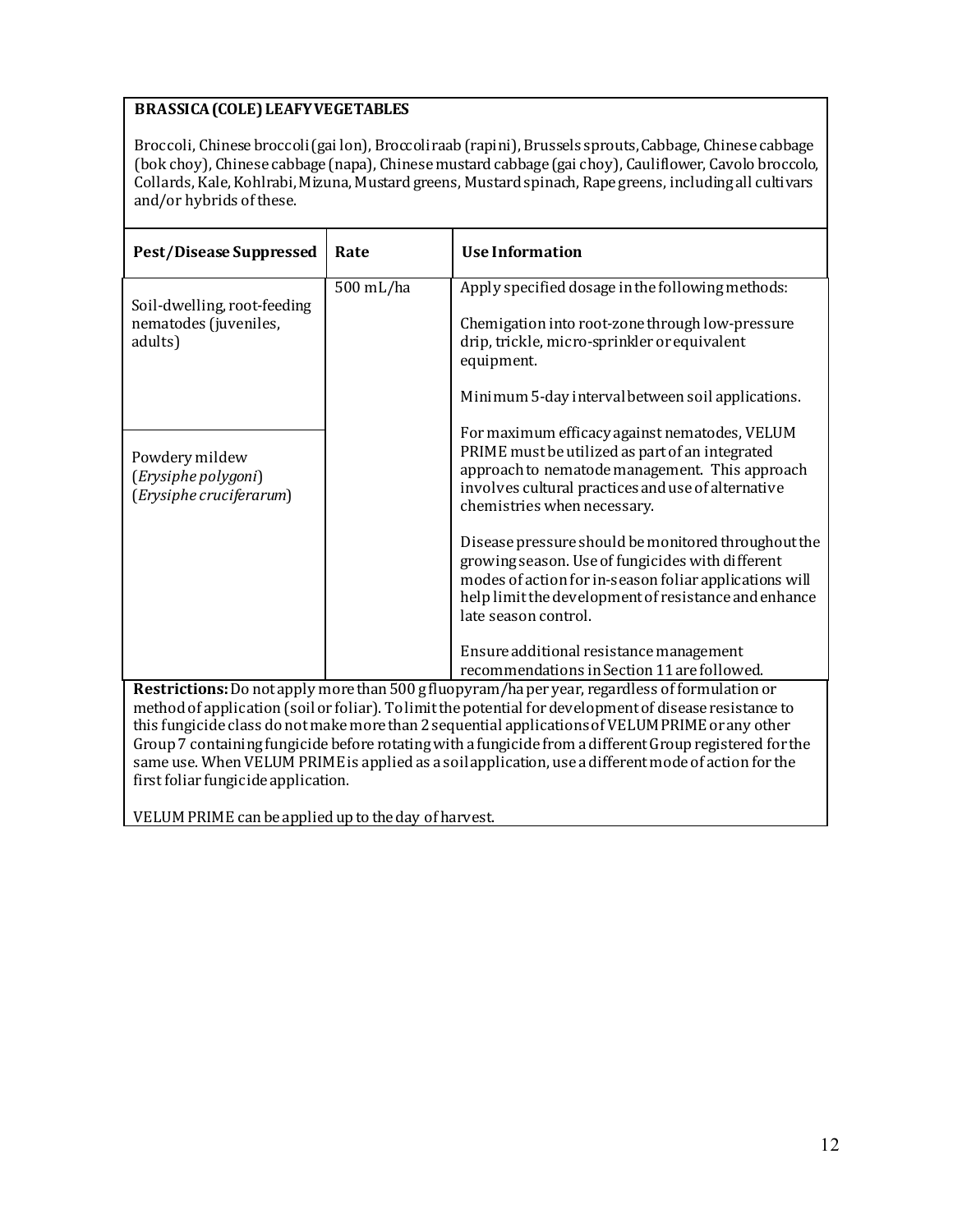#### **CROP GROUP 8-09: FRUITING VEGETABLES**

African eggplant, Currant tomato, Eggplant, Garden huckleberry, Goji berry, Groundcherry, Martynia, Okra, Pea eggplant, Pepino, Pepper (bell and nonbell *Capsicum*spp., including Chili, Cooking, Pimento and Sweet), Roselle, Scarlet eggplant, Sunberry, Tomatillo, Tomato, and cultivars, varieties and/or hybrids of these.

| <b>Pest/Disease Suppressed</b>                                                                                                                                                                                                                                                                                                                                                                                                                                                                                                  | Rate      | <b>Use Information</b>                                                                                                                                                                                                                            |
|---------------------------------------------------------------------------------------------------------------------------------------------------------------------------------------------------------------------------------------------------------------------------------------------------------------------------------------------------------------------------------------------------------------------------------------------------------------------------------------------------------------------------------|-----------|---------------------------------------------------------------------------------------------------------------------------------------------------------------------------------------------------------------------------------------------------|
|                                                                                                                                                                                                                                                                                                                                                                                                                                                                                                                                 | 500 mL/ha | Apply specified dosage in the following methods:                                                                                                                                                                                                  |
| Soil-dwelling, root-feeding<br>nematodes (juveniles,<br>adults)                                                                                                                                                                                                                                                                                                                                                                                                                                                                 |           | Chemigation into root-zone through low-pressure drip,<br>trickle, micro-sprinkler or equivalent equipment.                                                                                                                                        |
|                                                                                                                                                                                                                                                                                                                                                                                                                                                                                                                                 |           | Minimum 7-day interval between soil applications.                                                                                                                                                                                                 |
| Early Blight<br>(Alternaria solani)                                                                                                                                                                                                                                                                                                                                                                                                                                                                                             |           | For maximum efficacy against nematodes, VELUM PRIME<br>must be utilized as part of an integrated approach to<br>nematode management. This approach involves cultural<br>practices and use of alternative chemistries when<br>necessary.           |
|                                                                                                                                                                                                                                                                                                                                                                                                                                                                                                                                 |           | Disease pressure should be monitored throughout the<br>growing season. Use of fungicides with different modes<br>of action for in-season foliar applications will help limit<br>the development of resistance and enhance late season<br>control. |
|                                                                                                                                                                                                                                                                                                                                                                                                                                                                                                                                 |           | Ensure additional resistance management<br>recommendations in Section 11 are followed.                                                                                                                                                            |
| Restrictions: Do not apply more than 500 g fluopyram/ha per year, regardless of formulation or<br>method of application (soil or foliar). To limit the potential for development of disease resistance to<br>this fungicide class do not make more than 2 sequential applications of VELUM PRIME or any other<br>Group 7 containing fungicide before rotating with a fungicide from a different Group registered for the<br>same use. When VELUM PRIME is applied as a soil application, use a different mode of action for the |           |                                                                                                                                                                                                                                                   |

 $\parallel$  first foliar fungicide application.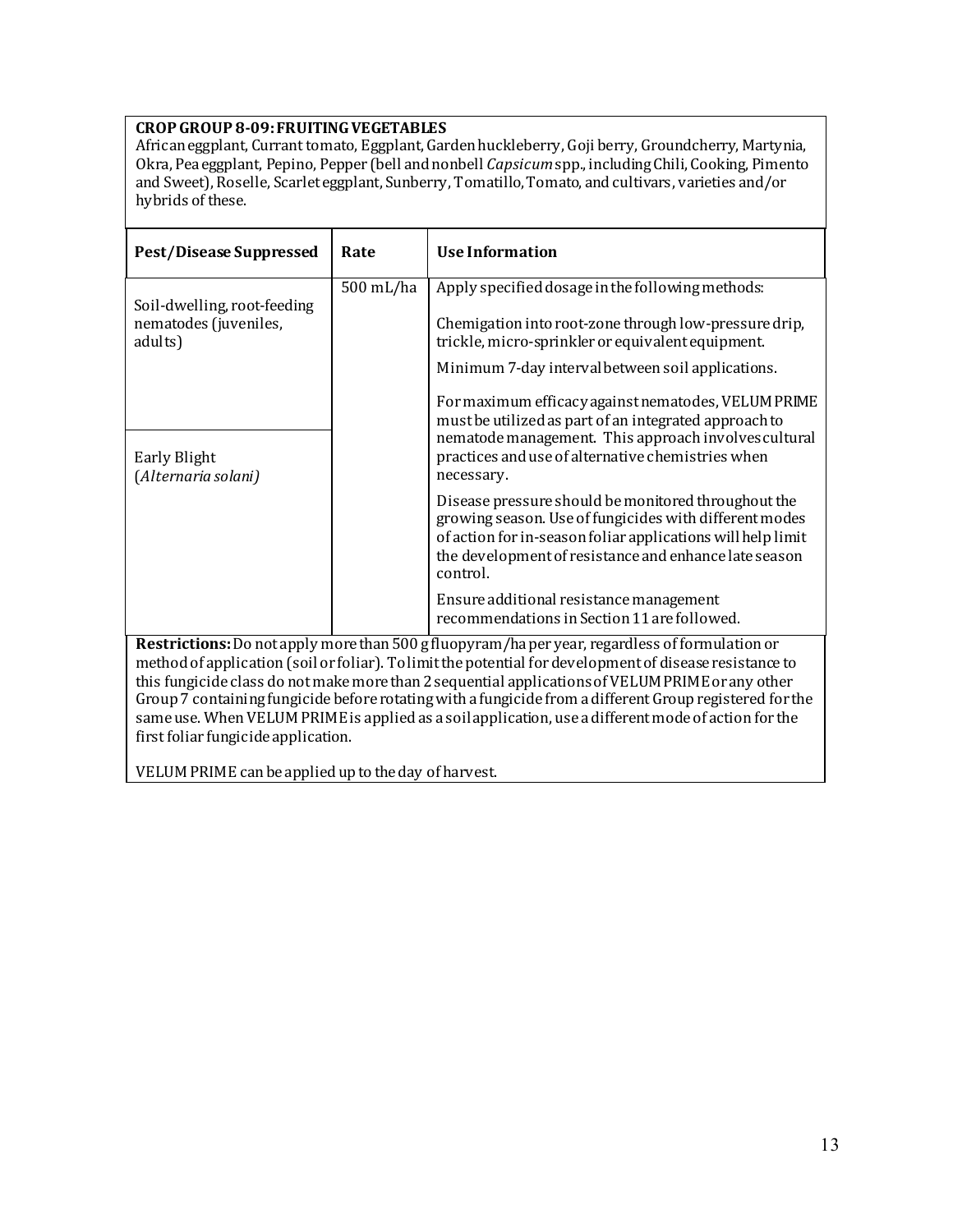### **CROP GROUP 9: CUCURBIT VEGETABLES**

Chayote (fruit), Chinese waxgourd (Chinese preserving melon), Citron melon, Cucumber, Gherkin, Gourd (edible, includes hyotan, cucuzza, hechima, Chinese okra), Momordica spp. (includes balsam apple, balsam pear, bitter melon, Chinese cucumber), Muskmelon (hybrids and/or cultivars of cucumis melo including true cantaloupe, cantaloupe, casaba, Crenshaw melon, golden pershaw melon, honeydew melon, honey balls, mango melon, Persian melon, pineapple melon, Santa Claus | melon, snake melon), Pumpkin, Squash (includes summer squash types such as: crookneck squash,  $\mid$  scallop squash, straightneck squash, vegetable marrow, zucchini, and winter squash types such as acorn squash, butternut squash, calabaza, Hubbard squash, spaghetti squash), Watermelon [includes hybrids and/or varieties of *Citrullus lanatus*].

Note: A mild yellowing on leaf margins is sometimes seen following application of VELUM PRIMEin cucurbits.

| <b>Pest/Disease Suppressed</b>                                     | Rate      | <b>Use Information</b>                                                                                                                                                                                                                            |
|--------------------------------------------------------------------|-----------|---------------------------------------------------------------------------------------------------------------------------------------------------------------------------------------------------------------------------------------------------|
| Soil-dwelling, root-feeding<br>nematodes (juveniles,<br>adults)    | 500 mL/ha | Apply specified dosage in the following methods:<br>Chemigation into root-zone through low-pressure<br>drip, trickle, micro-sprinkler or equivalent<br>equipment.<br>Minimum 5-day interval between soil applications.                            |
| Powdery mildew<br>(Sphaerothecafuliginea /<br>Podosphaera xanthii) |           | For maximum efficacy against nematodes, VELUM<br>PRIME must be utilized as part of an integrated<br>approach to nematode management. This<br>approach involves cultural practices and use of<br>alternative chemistries when necessary.           |
| (Erysiphe cichoracearum)                                           |           | Disease pressure should be monitored throughout<br>the growing season. Use of fungicides with different<br>modes of action for in-season foliar applications<br>will help limit the development of resistance and<br>enhance late season control. |
|                                                                    |           | Ensure additional resistance management<br>recommendations in Section 11 are followed.                                                                                                                                                            |

this fungicide class do not make more than 2 sequential applications of VELUM PRIMEor any other Group 7 containing fungicide before rotating with a fungicide from a different Group registered for  $\parallel$  the same use. When VELUM PRIME is applied as a soil application, use a different mode of action for  $\parallel$  the first foliar fungicide application.  $\parallel$  this fungicide class do not make more than 2 sequential applications of VELUM PRIME or any other  $\Box$  Group 7 containing fungicide before rotating with a fungicide from a different Group registered for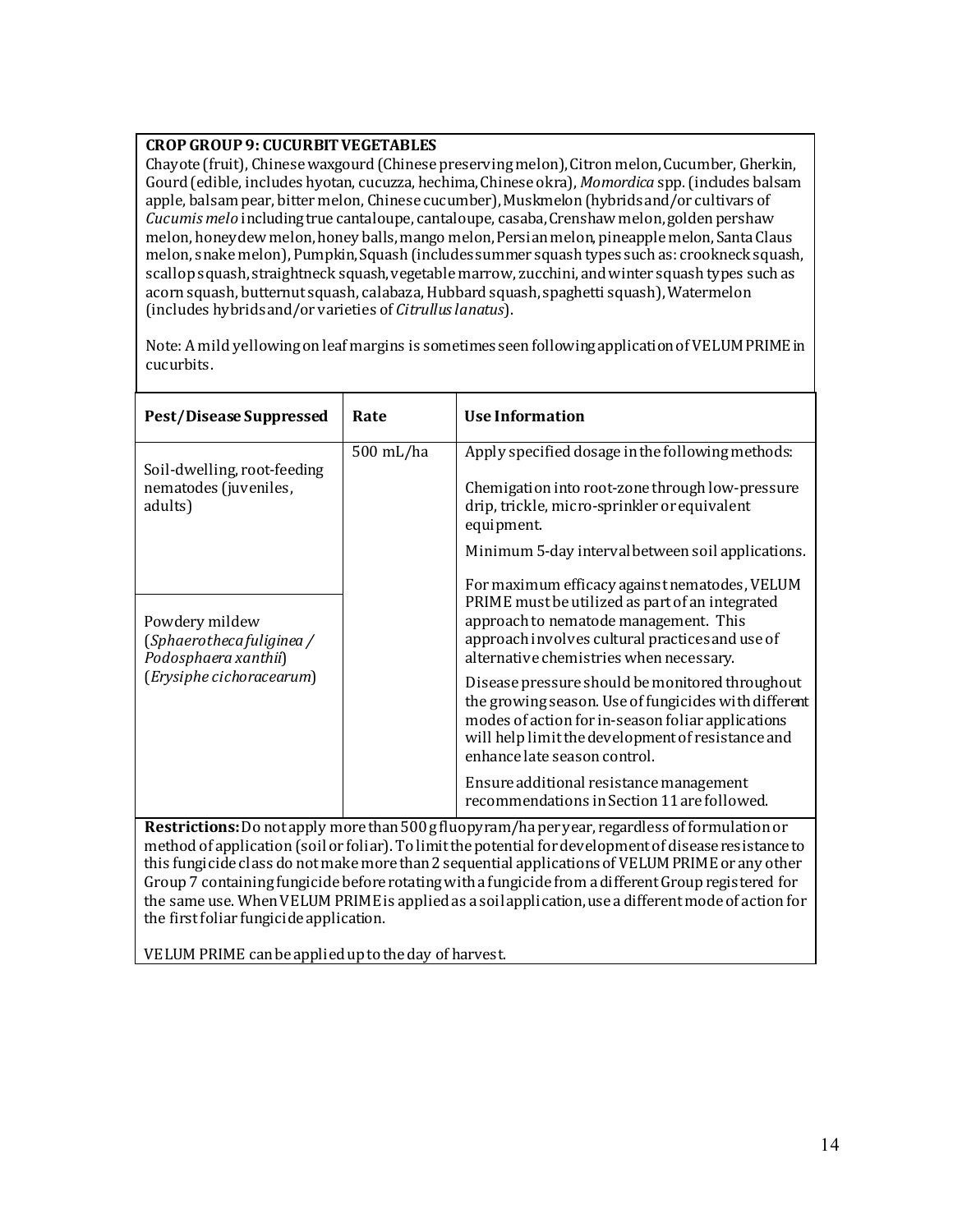## **CROP SUBGROUP 13-07G: LOW GROWING BERRIES**

Bearberry; bilberry; lowbush blueberry; cloudberry; cranberry; lingonberry; muntries; partridgeberry; **strawberry**; and cultivars, varieties and/or hybrids of these.

| <b>Pest/Disease Suppressed</b>                                                                                                                                                                                                                                                                                                                                                          | Rate<br>(mL/ha) | <b>Use Information</b>                                                                                                                                                                                                            |
|-----------------------------------------------------------------------------------------------------------------------------------------------------------------------------------------------------------------------------------------------------------------------------------------------------------------------------------------------------------------------------------------|-----------------|-----------------------------------------------------------------------------------------------------------------------------------------------------------------------------------------------------------------------------------|
| Soil-dwelling, root-feeding<br>nematodes (juveniles,<br>adults)                                                                                                                                                                                                                                                                                                                         | 500             | Apply specified dosage in the following methods:<br>Chemigation into the root-zone through low-<br>pressure drip, trickle, micro-sprinkler or<br>equivalent equipment.<br>Minimum of 7 day interval between soil<br>applications. |
| Powdery mildew<br>(Sphaerotheca macularis)                                                                                                                                                                                                                                                                                                                                              | 500             | Apply through drip irrigation system<br>preventatively.<br>Minimum of 5-to 7-day interval.                                                                                                                                        |
| <b>Restrictions:</b> For application through drip irrigation equipment only. Do not apply more<br>than 500 g fluopyram/ha per year, regardless of formulation or method of application (soil<br>or foliar). To limit the potential for development of disease resistance to this fungicide class<br>do not make more than 2 sequential applications of VELUM PRIME or any other Group 7 |                 |                                                                                                                                                                                                                                   |

 $\frac{1}{\sqrt{1}}$  containing fungicide before rotating with a fungicide from a different Group registered for the same use. When VELUM PRIME is applied as a soil application, use a different mode of action for the first foliar fungicide application.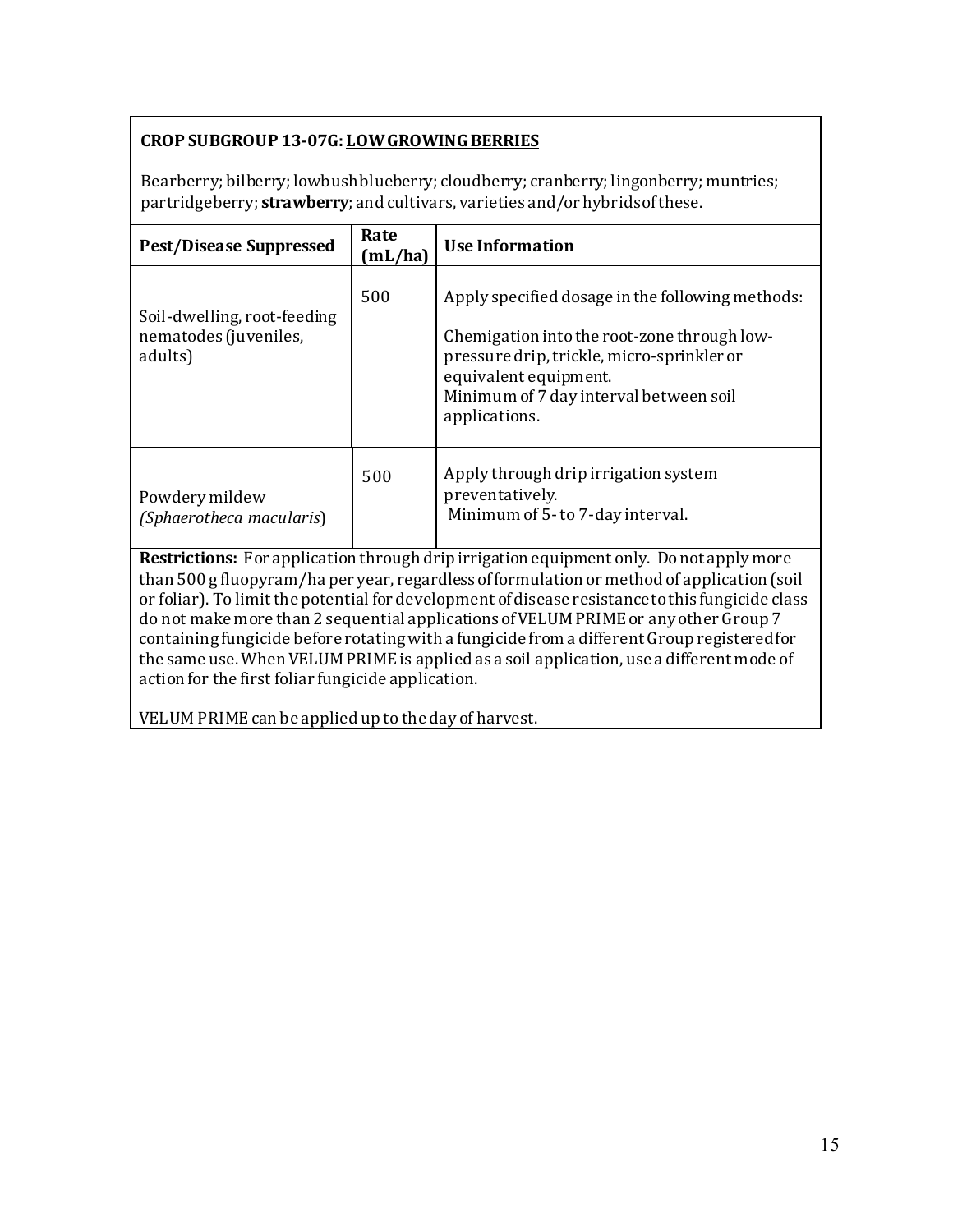#### **MINOR USES**

NOTE TO USER: READ THE FOLLOWING BEFORE USING THIS PRODUCT FOR THE INDICATED SPECIAL USE APPLICATIONS (BELOW): The DIRECTIONS FORUSE for the uses described in this section of the label were developed by persons other than Bayer CropScience Inc. under the User Requested Minor Use Label Expansion program. For these uses, Bayer CropScience Inc. has not fully assessed performance (efficacy) and/or crop tolerance (phytotoxicity) under all environmental conditions or for all crop varieties when used in accordance with the label. The user should test the product on a small area first, under local conditions and using standard practices, to confirm the product is suitable for widespread application.

#### **PEAR (PEAR), PEAR (PEAR), POME FRUITS AND ASSESSED AND ASSESSED AND ASSESSED AT ASSESS** the contract contract contract of the contract of the contract of the contract of the contract of the contract of the contract of the contract of the contract of the contract of the contract of the contract of the contract

Apple, Azarole, Crabapple, Loquat, Mayhaw, Medlar, Pear, Pear (Asian), Quince, Quince (Chinese and these. Japanese), Tejocote, and cultivars, varieties and/or hybrids of these.

# **CROPGROUP 12-09: STONE FRUITS** <p><strong>CROP GROUP 12-09: STONE FRUITS</strong> <p>Apricot, Apricot (Japanese), Capulin, Cherry (Black,

Apricot, Apricot (Japanese), Capulin, Cherry (Black, Nanking, Sweet, Tart), Jujube (Chinese), Nectarine, Peach, Plum, Plum (American, Beach, Canada, Cherry, Chickasaw, Damson, Japanese, Klamath), Plum prune, Plumcot, Sloe, and cultivars, varieties and/or hybrids of these.

## **Chokecherry**

# **CROP SUBGROUP 13-07A: CANEBERRIES** <p><strong>CROP SUBGROUP 13-07A: CANEBERRIES</strong> <p><strong>Blackberry</strong> (Andean Blackberry,

**Blackberry** (Andean Blackberry, Artic blackberry, Bingleberry, Black satin berry, Boysenberry, Brombeere, California blackberry, Chesterberry, Cherokee blackberry, Cheyenne blackberry, Common blackberry, Coryberry, Darrowberry, Dewberry, Dirksen thornless berry, Evergreen blackberry, Himalayaberry, Hullberry, Lavacaberry, Lowberry, Lucretiaberry, Mammoth blackberry, Marionberry, Mora, Mures deronce, Nectarberry, Northern dewberry, Olallieberry, Oregon evergreen berry, Phenomenalberry, Rangeberry, Ravenberry, Rossberry, Shawnee blackberry, Southern dewberry, Tayberry, Youngberry, Zarzamora), Loganberry, and

**Raspberry**(black, red and wild) and cultivars, varieties and/orhybrids of these.

| Crop        | <b>Pests</b><br>suppressed     | Rate<br>(mL/ha) | Use Information/soil application                                                                                                                                                                                              |
|-------------|--------------------------------|-----------------|-------------------------------------------------------------------------------------------------------------------------------------------------------------------------------------------------------------------------------|
| Pome fruits | Soil-dwelling,<br>root-feeding | 500             | Apply specified dosage by chemigation into root-zone<br>through low-pressure drip, trickle, micro-sprinkler or                                                                                                                |
| Stone fruit | nematodes<br>(juveniles,       |                 | equivalent equipment.                                                                                                                                                                                                         |
| Chokecherry | adults)                        |                 | For optimum results, apply to newly planted trees or<br>those previously trained to drip, trickle or micro-<br>sprinkler irrigation. Soil must be lightly pre-wetted to<br>break soil surface tension prior to applications.  |
|             |                                |                 | Minimum 30-day interval between soil applications.                                                                                                                                                                            |
|             |                                |                 | PHI (pomefruits): 7 days<br>PHI (stone fruit and chokecherry): 0 days                                                                                                                                                         |
| Caneberries |                                |                 | Apply specified dosage by chemigation into root-zone<br>through low-pressure drip, trickle, micro-sprinkler or<br>equivalent equipment.                                                                                       |
|             |                                |                 | For optimum results, apply to newly planted bushes or<br>those previously trained to drip, trickle or micro-<br>sprinkler irrigation. Soil must be lightly pre-wetted to<br>break soil surface tension prior to applications. |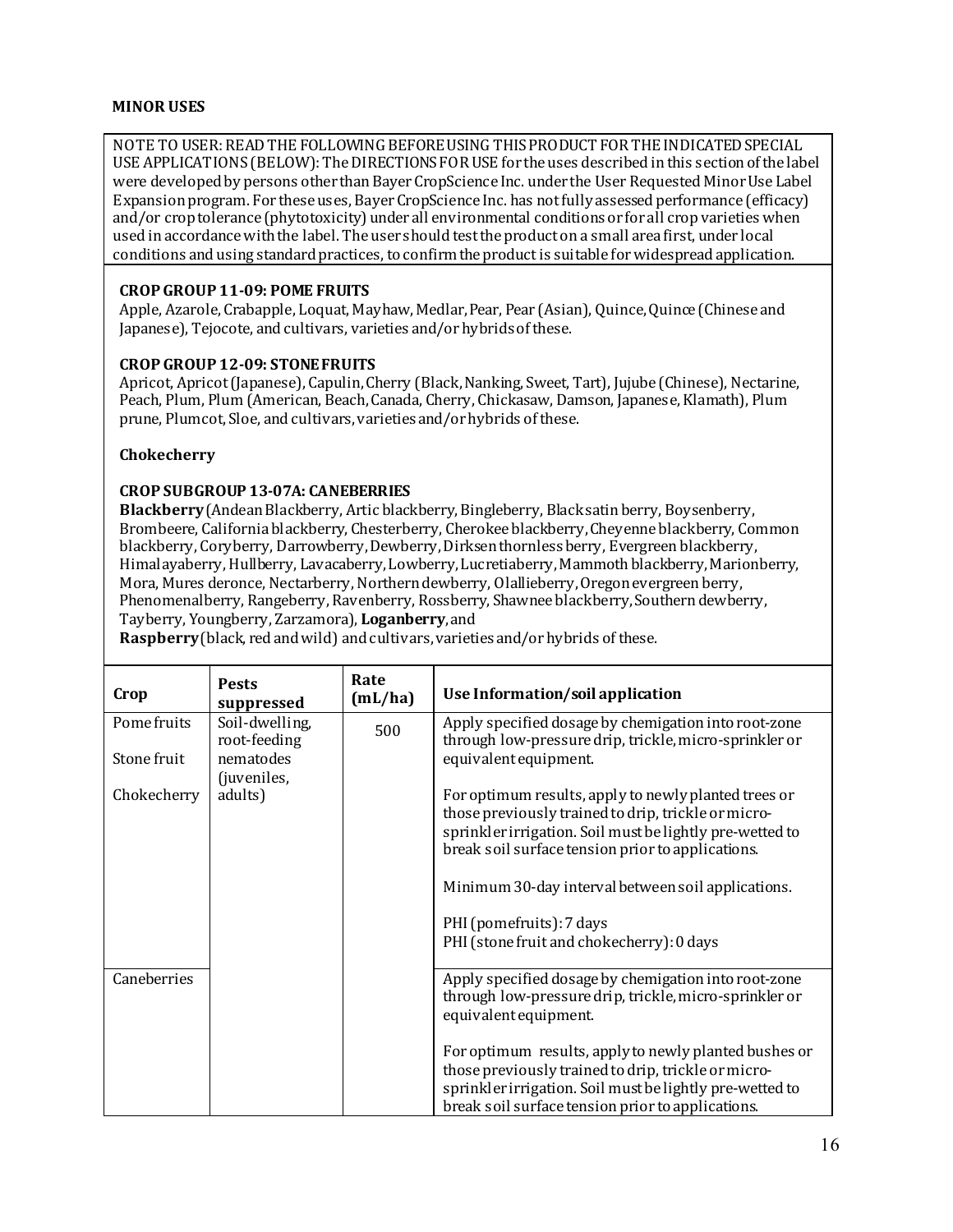|                                                                                                                                                                                                                                                                                                                                                               |  |  | Minimum 7-day interval between soil applications.<br>PHI: 0 days |  |
|---------------------------------------------------------------------------------------------------------------------------------------------------------------------------------------------------------------------------------------------------------------------------------------------------------------------------------------------------------------|--|--|------------------------------------------------------------------|--|
| <b>Restrictions:</b> Apply by ground application equipment including drip irrigation systems. Do not apply more<br>than 500 g fluopyram/ha per year, regardless of formulation or method of application (soil or foliar). When<br>VELUM PRIME is applied as a soil application, use a different mode of action for the first foliar fungicide<br>application. |  |  |                                                                  |  |

For maximum control of nematodes, VELUM PRIMEmust be utilized as part of an integrated approach to nematode management. This approach involves cultural practices and use of alternative chemistries when necessary. For maximum control of nematodes VELUM PRIME must be utilized as nart of a

## **Ginseng**

 $\mathbb{R}^n$  , the contract of  $\mathbb{R}^n$ 

| Pest/Disease<br><b>Suppressed</b>                                                                                                                                                                                                                                          | Rate      | <b>Use Information</b>                                                                                                                                                                                                               |  |  |
|----------------------------------------------------------------------------------------------------------------------------------------------------------------------------------------------------------------------------------------------------------------------------|-----------|--------------------------------------------------------------------------------------------------------------------------------------------------------------------------------------------------------------------------------------|--|--|
| <b>Suppression of</b>                                                                                                                                                                                                                                                      | 500 mL/ha | Soil Applications using ground equipment:                                                                                                                                                                                            |  |  |
| Soil-dwelling, root-<br>feeding nematodes<br>(juveniles, adults)                                                                                                                                                                                                           |           | Apply by field sprayer at a high water volume (2,000 to 4,000<br>L/ha) to ensure the product moves into the straw. Application<br>should be followed by rainfall or overhead irrigation to move the<br>product into the root zone.   |  |  |
|                                                                                                                                                                                                                                                                            |           | For best results, apply at seeding in fall and before or during seed<br>germination in spring of the seedling year.                                                                                                                  |  |  |
|                                                                                                                                                                                                                                                                            |           | For maximum efficacy against nematodes, VELUM PRIME must be<br>utilized as part of an integrated approach to nematode<br>management. This approach involves cultural practices and use<br>of alternative chemistries when necessary. |  |  |
| Restrictions: Do not apply more than 500 g fluopyram/ha per year, regardless of formulation or method<br>of application (soil or foliar). When VELUM PRIME is applied as a soil application, use a different mode of<br>action for the first foliar fungicide application. |           |                                                                                                                                                                                                                                      |  |  |
| days after application.                                                                                                                                                                                                                                                    |           | Do not apply VELUM PRIME within 7 days of harvest. Do not allow livestock to graze treated areas for 7                                                                                                                               |  |  |

**Garlic**  $\mathbb{R}^n$  . The contract of the contract of

| <b>Pest Controlled</b>                             | Rate                                                                       | Use Information                                                                                                                                                                                                                                                       |
|----------------------------------------------------|----------------------------------------------------------------------------|-----------------------------------------------------------------------------------------------------------------------------------------------------------------------------------------------------------------------------------------------------------------------|
| Stem and bulb<br>nematode<br>(Ditylenchus dipsaci) | 500 mL/ha                                                                  | Fall application or spring application:                                                                                                                                                                                                                               |
|                                                    | or<br>$3.75 \,\mathrm{mL}/100$<br>m row (based<br>on 75 cm row<br>spacing) | One application at planting in the fall or in the spring. Spray<br>specified dosage in a 10-15 cm band in-furrow at planting and<br>cover with soil. For best results, direct the in-furrow spray to the<br>seed and soil.<br>Apply in 50-300 L of water per hectare. |
|                                                    |                                                                            | Do not apply through drip irrigation (chemigation) systems.                                                                                                                                                                                                           |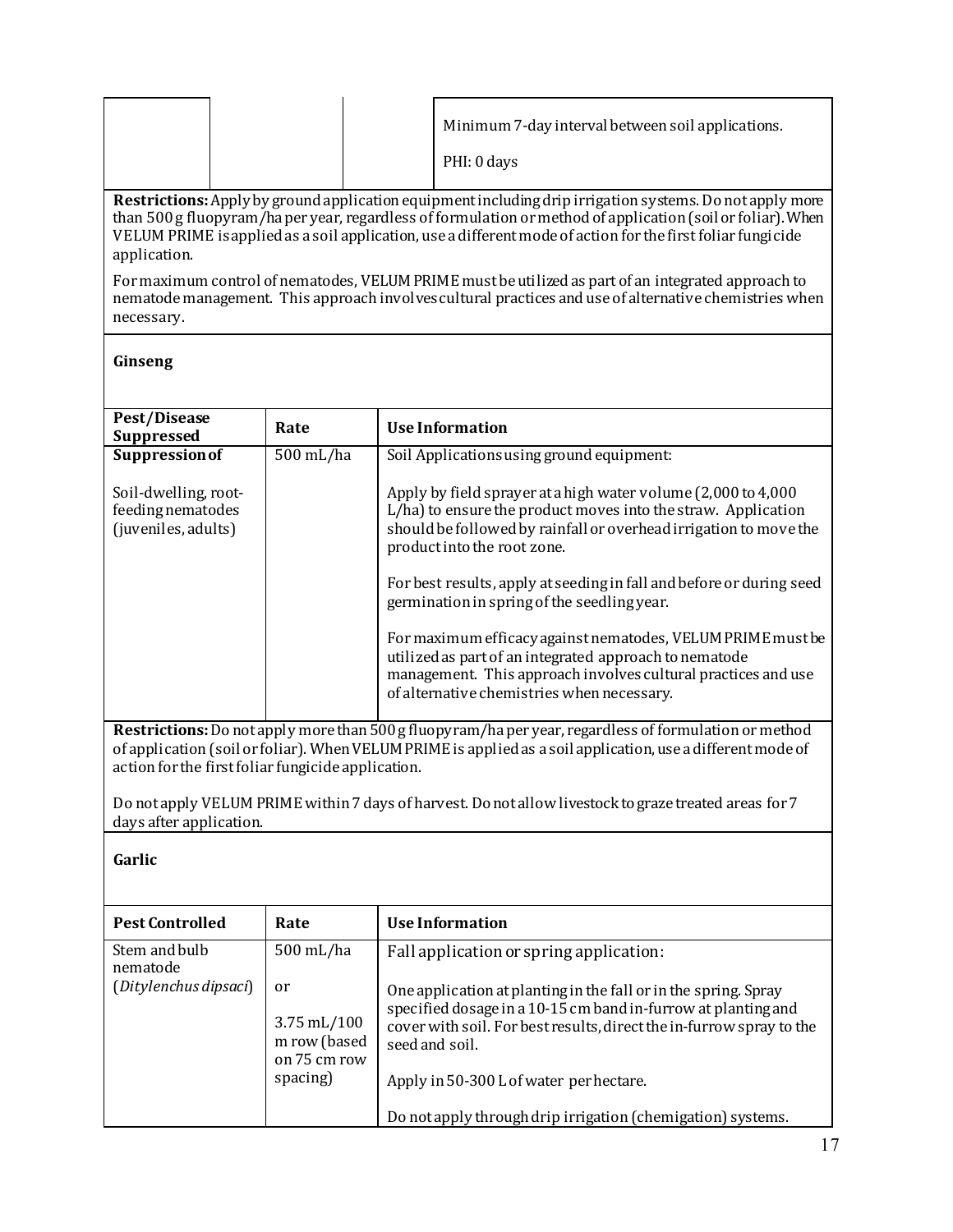|                                                                                                                                                                                                                                                                        |  | For maximum efficiency against nematodes, VELUM PRIME must<br>be utilized as part of an integrated approach to nematode<br>management. This approach involves cultural practices and use of<br>alternative chemistries when necessary. |  |  |
|------------------------------------------------------------------------------------------------------------------------------------------------------------------------------------------------------------------------------------------------------------------------|--|----------------------------------------------------------------------------------------------------------------------------------------------------------------------------------------------------------------------------------------|--|--|
| <b>Restrictions:</b> Do not apply more than one application per year for this use. When VELUM PRIME is<br>applied as a soil application, use another mode of action for the first foliar fungicide application. Do not<br>apply VELUM PRIME within 30 days of harvest. |  |                                                                                                                                                                                                                                        |  |  |

## Chemigation Application:

Apply this product only through drip irrigation systems, and only to crops where specified under Section 8 of this label. Do not apply this product through any other type of irrigation system. Crop injury, lack of effectiveness, or illegal pesticide residues in the crop can result from non-uniform distribution of treated water. If you have questions about calibration, you should contact provincial extension service specialists, equipment manufacturers or other experts. A person knowledgeable ofthe chemigation system and responsible for its operation or under the supervision of the responsible person, shall shut the system down and make necessary adjustments should the need arise. This product has not been sufficiently tested when applied through irrigation systems to assure consistent product performance for all labeled uses. The following application techniques are provided for user reference but do not constitute a warranty of fitness for application through drip irrigation equipment. Users must check with provincial and local regulatory agencies for potential use restrictions before applying any agricultural chemical through sprinkler or drip irrigation equipment.

Do not connect an irrigation system used for pesticide application to a public water system, unless the pesticide label prescribed safety devices for public water systems are in place. 'Public water system' means a system for the provision to the public of piped water for human consumption if such system has at least 15 service connections or regularly serves an average of at least 25 individuals daily at least 60 days out of the year. Chemigation systems connected to public water systems must contain a functional, reduced-pressure zone (RPZ), back flow preventer, or the functional equivalent in the water supply line upstream from the point of pesticide introduction. As an alternative to the RPZ, the water from the public water system should be discharged into a reservoir tank prior to pesticide introduction. There shall be a complete physical break (air gap) between the flow outlet end of the fill pipe and the top or overflow rim of the reservoir tank of at least twice the the contain proposition in the irreduction of the fill pipe. The pesticide injection pipeline must contain a functional, automatic, quick-closing check valve to prevent the flow of fluid back toward the injection pump. Pesticide injection pipeline must contain a functional, normally closed, solenoidoperated valve located on the intake side of the injection pump and connected to the system interlock to prevent fluid from being withdrawn from the supply tank when the irrigation system is either automatically or manually shut down. The systems must contain functional interlocking controls, to automatically shut off the pesticide injection pump when the water pump motor stops, or in cases where there is no water pump, when the serves and a system are a system for the provision to the passie of piped water for to public water systems must contain a functional, reduced-pressure  $\alpha$ ,  $\alpha$  and  $\beta$ ,  $\beta$ inside diameter of the this pipe. The pesticide injection pipeline intercontain a function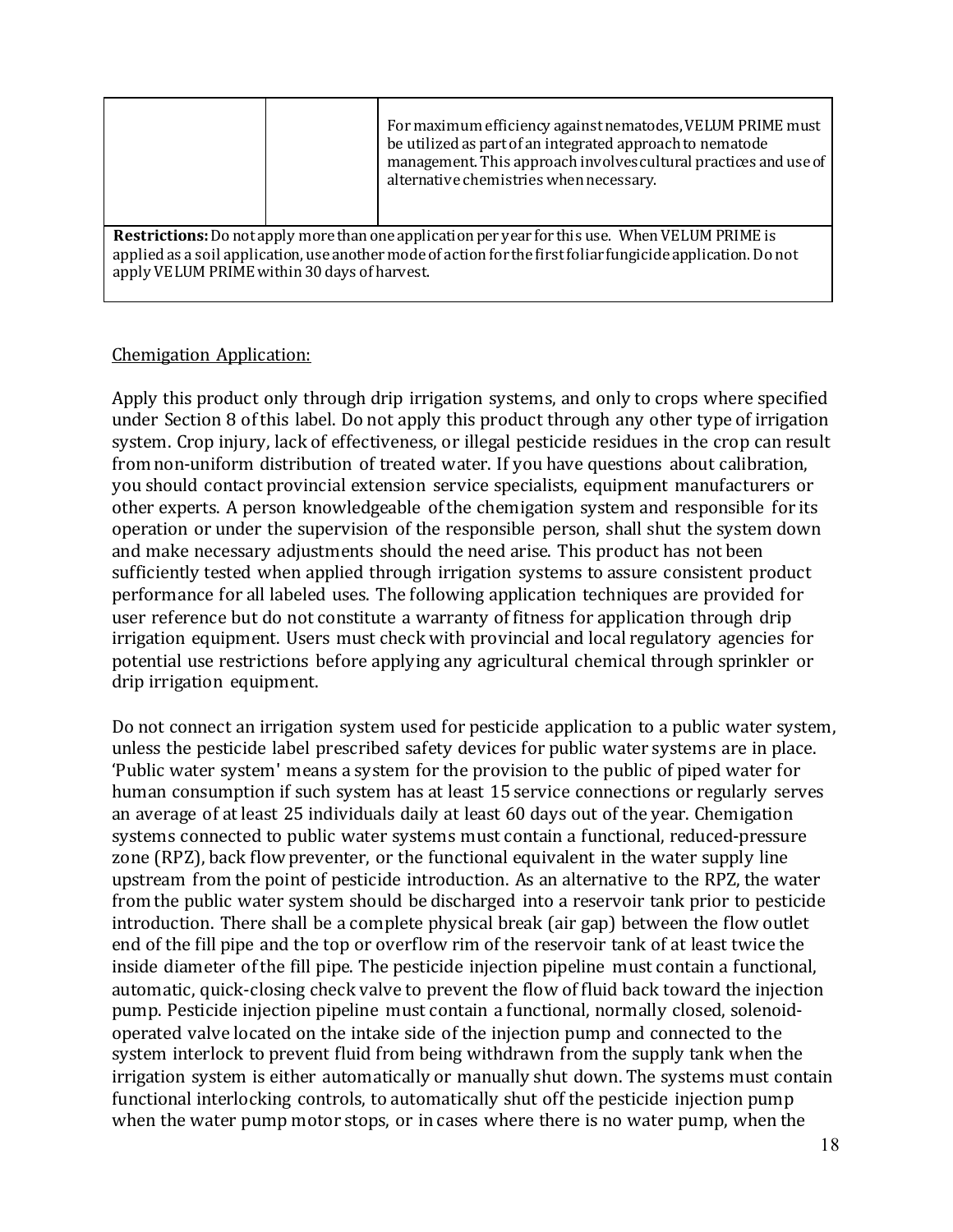water pressure decreases to the point where pesticide distribution is adversely affected. Systems must use a metering pump, such as a positive displacement injection pump (e.g., diaphragm pump) effectively designed and constructed of materials that are compatible with pesticides and capable of being fitted with a system interlock.

Spray mixture in the chemical supply tank must be agitated at all times, otherwise settling and uneven application may occur. Apply pesticide continuously for the duration of the water application. For mixing instructions, please refer to directions in Section 10 of this label.

This product may be used through drip irrigation on crops where specified under Section 8 of this label. The system must contain a functional check valve, vacuum relief valve, and low-pressure drain appropriately located on the irrigation pipeline to prevent water source contamination from back flow. With stationary systems, an effectively designed in-line Venturi applicator unit is preferred to support even and quick distribution. However, a positive-displacement pump can also be used. Mix desired amount of this product for area to be covered with water so that the total mixture ofthis product plus water in the injection tank is equal to the quantity of water used during calibration. Provide chemical supply tank agitation sufficient for mixing until chemigation is completed. Operate entire system at normal pressures recommended by the manufacturer of injection equipment used, for amount of time established during calibration. This product can be injected during the irrigation cycle or as a separate application. For drip irrigation systems, introduce fungicide into irrigation solution for a period sufficient to distribute the product uniformly in the crop. Fungicide should be added near the end of the normal irrigation cycleso that subsequent watering will not flush the product from the root zone. Stop injection equipment with any system after treatment is completed and continue to operate irrigation system until this product has been cleared from the last drip irrigation line. See crops section on the label for recommended treatment rates and additional use information.

## SECTION 9: ROTATIONAL CROP RESTRICTIONS:

Do not apply more than the maximum seasonal rate for each specific crop from any combination of products containing FLUOPYRAM.

Do not replant to alfalfa for 14 days after application. All other crops may be replanted immediately following the last application of VELUM PRIME.

## SECTION 10: MIXING INSTRUCTIONS

VELUM PRIME must be applied with properly calibrated, clean equipment. Prior to adding VELUM PRIME to the spray tank, ensure that the spray tank is thoroughly clean:

• Add one-half of the required amount of water to the spray or mixing tank and start agitation.